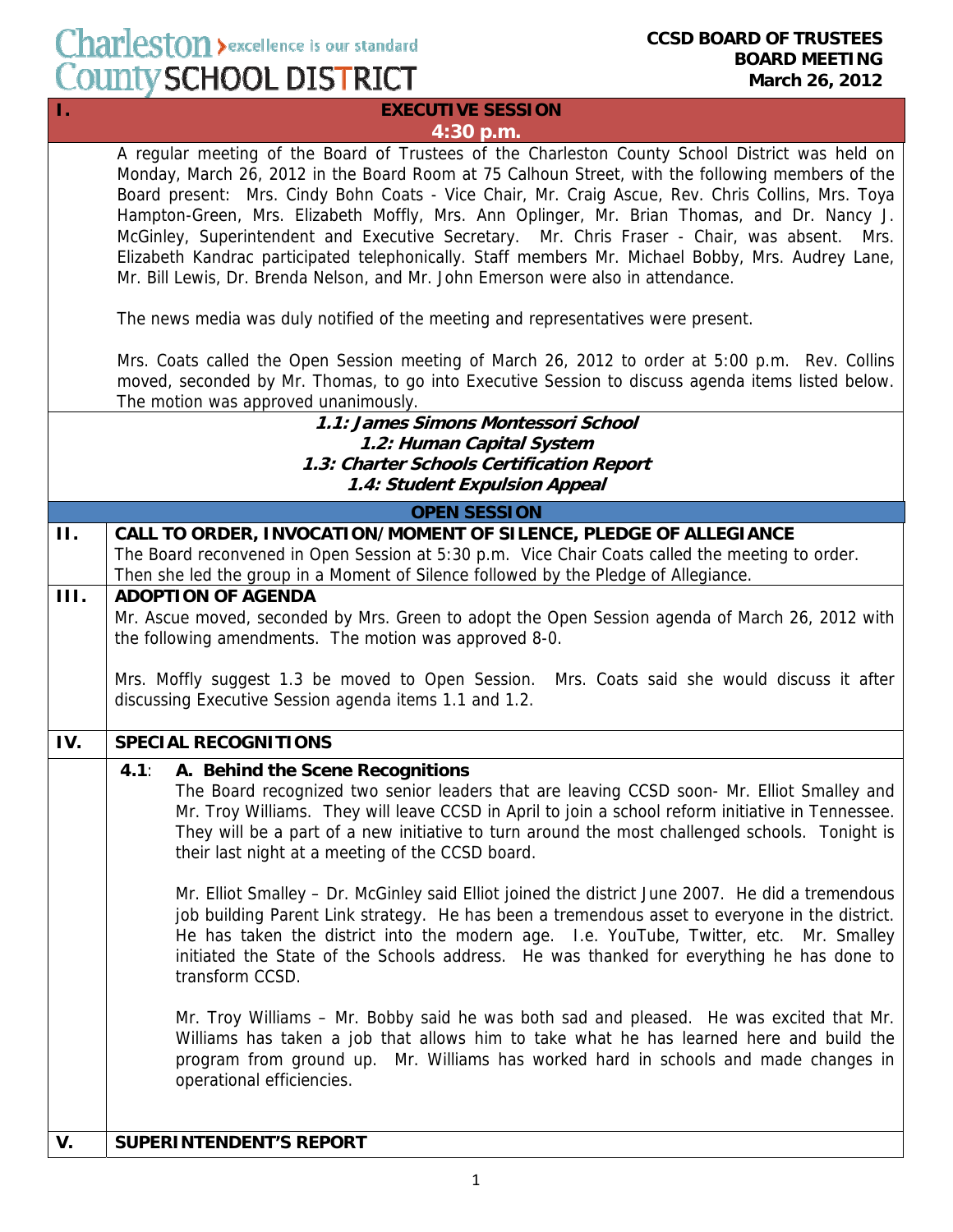|      | Vision 2016 – The Vision 2016 volunteers were thanked for facilitating the community<br>engagement meetings over the last six months gathering input on where the district should be<br>in five years. They collected 50 pages of data and presented at the Board Workshop last<br>Friday. Dr. McGinley said she looks forward to the next steps, including approval of the Vision<br>2016 goals, and responses to questions from community members. She thanked the Board for<br>being good listeners throughout the process and suggested the engagement continue to make<br>the plan a reality.<br>Innovation Zone - Hundreds of enthusiastic parents and students from the community<br>$\bullet$<br>attended the Math Bowl on Saturday. Students won group and individual prizes for their<br>winning entries. Dr. Winbush shared information with the board regarding the Math Bowl<br>competition.<br>Nineteen Cario Middle students will participate in the All State Band.<br>$\bullet$<br>U.S. Secretary Arne Duncan, and U.S. Congressman Jim Clyburn visit to James Simons<br>$\bullet$<br>Elementary this Friday- Dr. McGinley said she was honored to have these individuals visit<br>James Simons on Friday. This is the first time in over twelve years that a U.S. Secretary of<br>Education has visited Charleston. The main purpose of the visit is to learn more about what<br>we're doing to accelerate student achievement in Charleston. Originally, a full town hall<br>meeting was considered. However, due to time restraints because the Secretary's trip was<br>shortened and space limitations, this will be a small forum with just a handful of requested<br>stakeholders.<br>Dr. McGinley expressed her sadness and condolences for the senseless killing of the Florida<br>$\bullet$<br>teenager Traevon Martin. She urged all to continue to work together in the community to build<br>trust, understanding and mutual respect and understanding so that no child in Charleston is<br>every touched by a tragedy. |
|------|------------------------------------------------------------------------------------------------------------------------------------------------------------------------------------------------------------------------------------------------------------------------------------------------------------------------------------------------------------------------------------------------------------------------------------------------------------------------------------------------------------------------------------------------------------------------------------------------------------------------------------------------------------------------------------------------------------------------------------------------------------------------------------------------------------------------------------------------------------------------------------------------------------------------------------------------------------------------------------------------------------------------------------------------------------------------------------------------------------------------------------------------------------------------------------------------------------------------------------------------------------------------------------------------------------------------------------------------------------------------------------------------------------------------------------------------------------------------------------------------------------------------------------------------------------------------------------------------------------------------------------------------------------------------------------------------------------------------------------------------------------------------------------------------------------------------------------------------------------------------------------------------------------------------------------------------------------------------------------------------------------------------------------------------------|
|      | Mrs. Kandrac asked when district learned about Secretary Duncan's visit. Dr. McGinley said<br>approximately ten days ago. The Department of Education released a public notice on Friday. Mrs.<br>Kandrac said she wish the board had more notice on Secretary Duncan's visit.                                                                                                                                                                                                                                                                                                                                                                                                                                                                                                                                                                                                                                                                                                                                                                                                                                                                                                                                                                                                                                                                                                                                                                                                                                                                                                                                                                                                                                                                                                                                                                                                                                                                                                                                                                       |
|      | Mrs. Kandrac asked why Dr. McGinley why she brought Traevon Martin up. Dr. McGinley said because<br>it is important that this community continues to build mutual respect and understanding between<br>groups so that we do not have a similar tragedy in this community.<br>Mrs. Kandrac said it brought to mind her time at Brentwood Middle when she had students sitting in<br>her class wore hoodies in classroom with hoods over their heads and she couldn't tell if they were<br>strangers off the street. She asked for help from the Assistant Principal. All she could see were their<br>eyes. She was told that it was okay for them to wear "hoodies" like that in class. Dr. McGinley asked<br>Mrs. Kandrac if that happened ten years ago. Mrs. Kandrac said it wasn't ten years about and that it<br>was accepted by a principal that is still employed by the district.                                                                                                                                                                                                                                                                                                                                                                                                                                                                                                                                                                                                                                                                                                                                                                                                                                                                                                                                                                                                                                                                                                                                                             |
| VI.  | <b>VISITORS, PUBLIC COMMUNICATIONS</b><br>Ms. Barbara Spell - addressed the board regarding Sullivan's Island Elementary. Town Council<br>1.<br>voted last week to abandon a lawsuit initiated by 35 citizens. In spite of the vote by Town<br>Council, the petition is still legal. She said if Town doesn't hold referendum in a timely fashion,<br>the suit would still be valid. She urged the board to encourage Town of Mt. Pleasant to still<br>have a referendum. A school 11 feet above ground and 73,000 square feet is unreasonable.<br>She also asked the board to agree not to spend any more money until a referendum is held.<br>2. Ms. Karen Coste spoke on behalf of Ed Favor who could not be at meeting. The letter<br>expressed concerns about the new Sullivan's Island facility.<br>Ms. Angelica Colwell – a Nexsen Pruett attorney and parent asked the board to make public the<br>3.<br>process used for selection of how Health Advisory Committee members were selected. She<br>attended a recent committee meeting and saw that no students were on the committee. She<br>said there are questions about the vetting process because one member resigned because she                                                                                                                                                                                                                                                                                                                                                                                                                                                                                                                                                                                                                                                                                                                                                                                                                                                     |
| VII. | was not a resident in Chas. County. She asked that bylaws and state laws be adhered to.<br>APPROVAL OF MINUTES/EXECUTIVE SESSION AGENDA ITEMS                                                                                                                                                                                                                                                                                                                                                                                                                                                                                                                                                                                                                                                                                                                                                                                                                                                                                                                                                                                                                                                                                                                                                                                                                                                                                                                                                                                                                                                                                                                                                                                                                                                                                                                                                                                                                                                                                                        |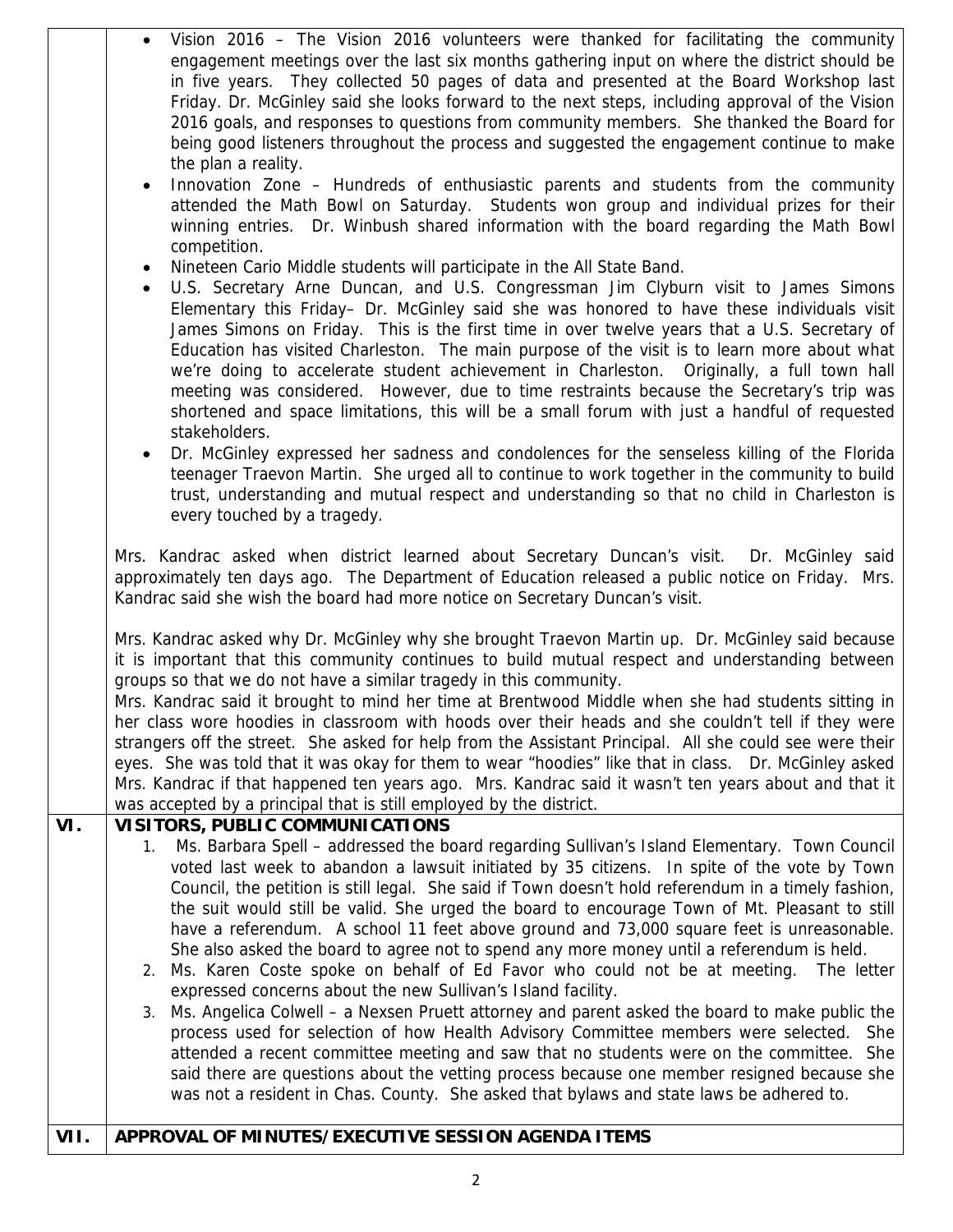|       | 7.1: | Open Session Minutes of March 12, 2012<br>Mrs. Kandrac moved, seconded by Mr. Ascue to approve the Board minutes of March 12, 2012<br>with the following amendments. The motion was approved 8-0.                                                                                                                                                                                                                                                                                                                                                |
|-------|------|--------------------------------------------------------------------------------------------------------------------------------------------------------------------------------------------------------------------------------------------------------------------------------------------------------------------------------------------------------------------------------------------------------------------------------------------------------------------------------------------------------------------------------------------------|
|       |      | Mrs. Moffly said she was not present for meeting. She reminded the board that out of state<br>travel requires board approval.                                                                                                                                                                                                                                                                                                                                                                                                                    |
|       | 7.2: | Motions of Executive Session of March 26, 2012                                                                                                                                                                                                                                                                                                                                                                                                                                                                                                   |
|       |      | 1.1: James Simons Montessori School - Mrs. Oplinger moved, seconded by Mrs. Green<br>The Board approved the Guaranteed Maximum Price (GMP) for Package 1 "Demolition and<br>Façade Stabilization" for M.B. Kahn Construction Co., Inc. in the amount of \$2,779,527. The<br>funding source is the one (1) cent sales tax revenues. The motion was approved 8-0.                                                                                                                                                                                  |
|       |      | 1.2: Human Capital System – The Board approved the award of an initial year contact, with<br>the option of four one (1) year renewals, for a Human Capital Data Management System, at a<br>first year cost of \$283,752.00. The funding source is Information Technology FY2012 budget.<br>The negotiated cost for the initial year is \$283,752.00 submitted by Trunorthlogic is within the<br>allocated budget. Future Fiscal Impact cost follows:<br>$2nd$ year - \$149,023.00 – Software License, add Administrators/Staff Training (4 days) |
|       |      | 3rd year - \$109,023.00 Software License<br>$\bullet$ 4 <sup>th</sup> year - \$109,023.00 Software License                                                                                                                                                                                                                                                                                                                                                                                                                                       |
|       |      | $5th$ year - \$109,023.00 Software License                                                                                                                                                                                                                                                                                                                                                                                                                                                                                                       |
|       |      | The motion was approved 6-2 (Coats and Moffly).                                                                                                                                                                                                                                                                                                                                                                                                                                                                                                  |
|       |      | Rev. Collins said he would support the item but would like to look at how it impacts the<br>budget.<br>1.3: Charter Schools Certification Report - Mrs. Coats said item 1.3 was under Executive                                                                                                                                                                                                                                                                                                                                                  |
|       |      | Session is an information item. There is an excellent report for charter schools. The board<br>wanted to mention the report in Open Session. She said it was the annual report of certified<br>teachers in Charter schools. She said the report was excellent. Mrs. Moffly requested<br>resending the letter to James Island Charter High and PACE and Orange Grove Charter to<br>mention that they had 100%.                                                                                                                                    |
|       |      | 1.4: Student Expulsion Appeal - The Board approved a motion uphold the District 4<br>Constituent Board's Student Expulsion Appeal decision. Motion was approved 8-0.                                                                                                                                                                                                                                                                                                                                                                             |
|       | 7.3: |                                                                                                                                                                                                                                                                                                                                                                                                                                                                                                                                                  |
|       |      | Financial Minutes of March 12, 2012<br>Mrs. Oplinger moved, seconded by Mrs. Green to approve the Financial minutes of March 12,<br>2012 with the following amendments. The motion was approved 8-0.                                                                                                                                                                                                                                                                                                                                             |
|       |      | Mrs. Moffly said there was a Bond Anticipation Note was discussed at the last meeting. She<br>said some items seem to be new like the wetland mitigation next to West Ashley High. She<br>asked when the district became aware of it. Mrs. Kandrac said she remembers discussing it in<br>2010. Mr. Ascue said Mr. Lewis provided an update at the March 5 <sup>th</sup> meeting.                                                                                                                                                                |
|       |      | Mr. Ascue asked for a detailed report on 11.3 and 11.4 in the Financial Report. Mr. Bobby said<br>he would bring information back to the board.<br>Also, he said Item 3 was E-Rate<br>reimbursement which required district to put money in general operating budget for next year.<br>He said approval was required to move forward.                                                                                                                                                                                                            |
| VIII. |      | <b>CAE UPDATE</b>                                                                                                                                                                                                                                                                                                                                                                                                                                                                                                                                |
|       | 8.1: | Vision 2016 Update Presentation by Community Facilitators - (10 minutes)                                                                                                                                                                                                                                                                                                                                                                                                                                                                         |

 $\perp$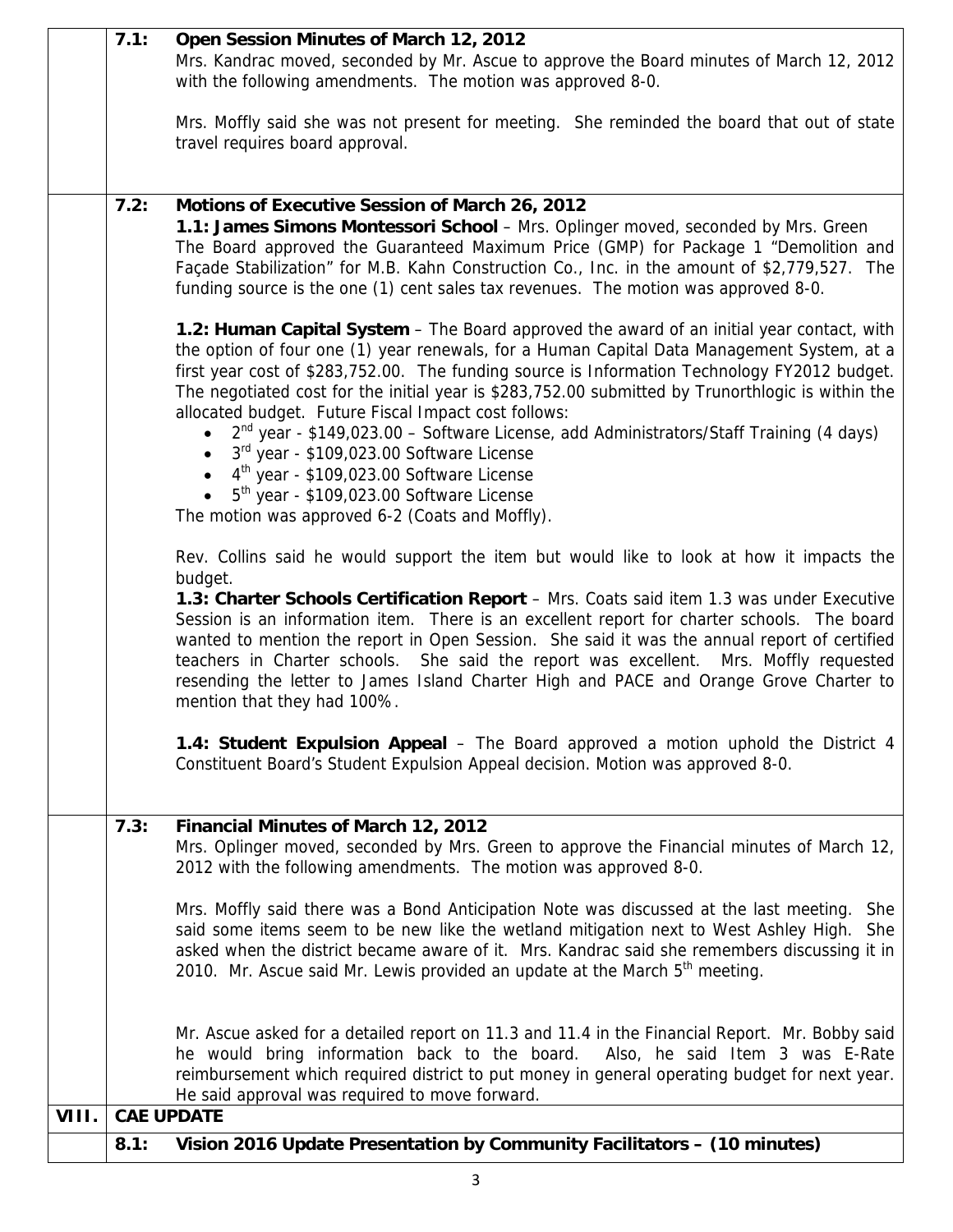Ms. Jean Norman, Mr. Mike Campbell, Mr. Troy Strother, Ms. Brittany Graham, Mr. and Mrs. Clifford Fulmore, and Mr. Mike Lassoe presented information to the Board regarding the Vision 2016 meeting they facilitated.

Mr. Campbell shared an overview of the thirteen Vision 2016 Engagement meetings—9 CCSD high schools, meetings, community engagement meeting, and student meeting. Seven hundred and thirty two individuals participated,. He thanked the League of Women Voters for working through Ms. Jean Norman to compile the information. He shared what he heard at the Vision 2016 Engagement meetings.

- Fall 2011 the County Board developed Vision 2016 goals that were rolled out to the Community in October 2011. Facilitators were excited about the goals and happy to facilitate input process with the League of Women Voters taking the lead of gather information.
- In December 2011, students, principals and teachers began process of providing input to goals identified.
	- o The community likes the fact that the district is setting aggressive goals for its 45,000 students to better serve them.
	- o Quality Teacher in the Classroom Improvement, Retention and Competitive Pay would help achieve this goal.
	- o Focus on literacy and numeracy achievement through academies
	- o Making the best use of technology
	- o Parents want more input and engagement
	- o Consistent policy implementation to achieve goals, without conflict among board
	- o Continuing Community Engagement and determine a way to continue public engagement

What facilitators heard:

- 1. Mr. Ward Lasso said he heard both enthusiasm and skepticism because of concern that information would fall on deaf ears. He urged the board to act on input received
- 2. Ms. Brittany Graham Everyone agreed with the goals. District did a good job bridging the gap. The stop, continue and keep format was good. This was a good opportunity to set goals to move forward Aug. 2012.
- 3. Mr. Troy Strother Thanked Superintendent and Mr. Smalley the engagement meetings. He said Mr. Smalley's efforts will be missed. He commended Dr. McGinley for mentioning incident in Florida because it shows the community taking charge. He told the board about a visit to a school district in Haiti and Jamaica. He said what stood out was children were first. Kids in those schools were treated like kings and with much respect. He said the poor children were doing well because of expectations were that they would learn. He asked the board to stop bickering and put children first. He said CCSD community is ready to embrace the CCSD board. The board should ask are we putting children first.
- 4. Mr. Clifford Fulmore said his wife had to leave to go to another meeting. He observed that the community said enough with excuses. Let's get to the task of educating students. He said at the end of the day, he asks himself "are we putting children first".
- 5. Ms. Jean Norman said the Public wants public education to be top of the list. Public supportive of high quality education. The board should know that community members have high expectations and would like to know what the outcome would be. She said the public is willing to bring forth options district hasn't thought about. She told the board not to undermine the public's willingness to provide feedback and input in the future. Attendees understood what it would take to reach goals identified. They expressed support for the program that promoted learning for students. Quality teacher is a key component to those programs. Options are outlined in the fifty pages of statements written by facilitators. The public is willing to support board changes to implement teach learning approaches and strategies that are new. They are willing to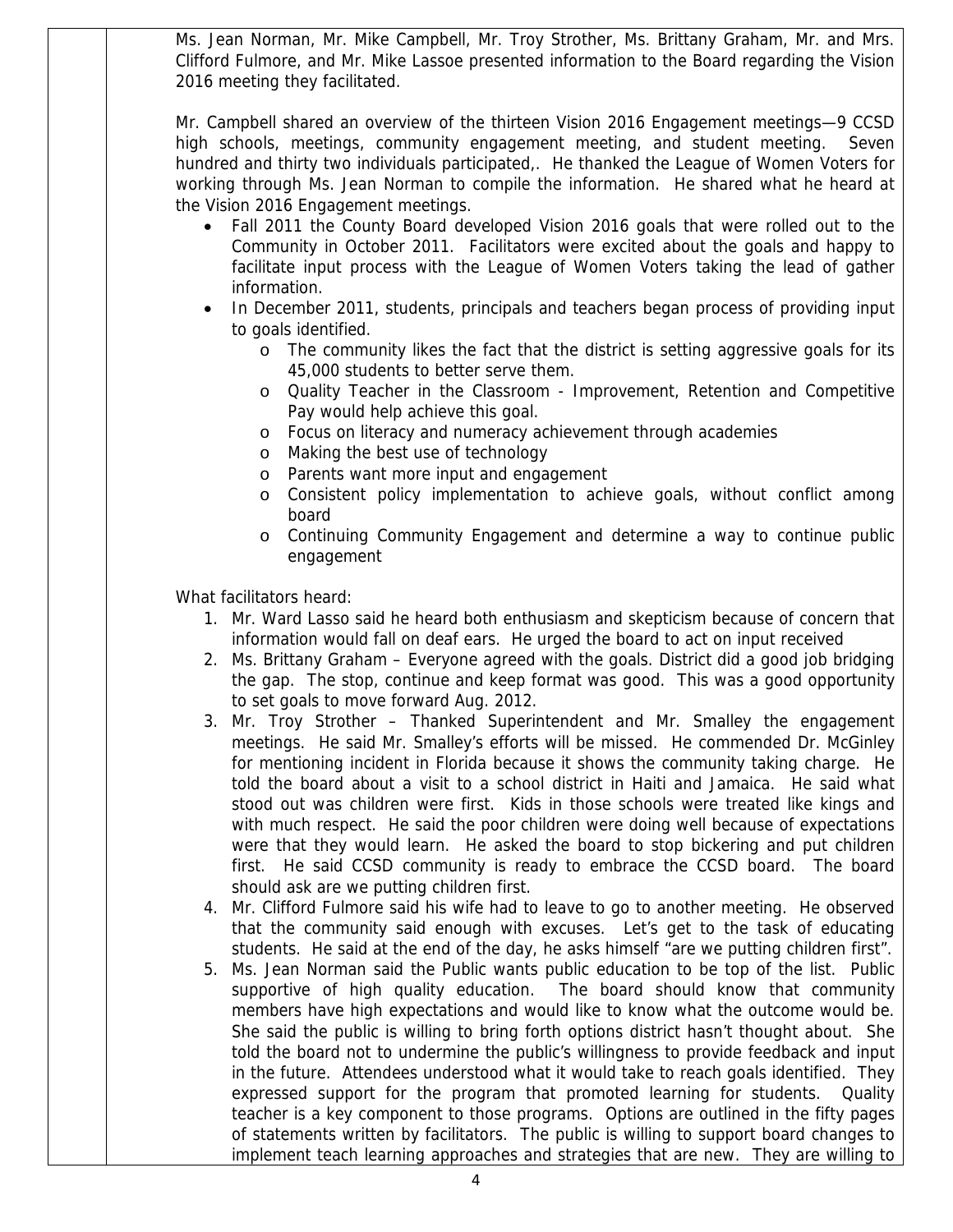|           | look at school schedules for the day and/or year such Year-round Schools to allow<br>more time for kids to learn. A variety of Interventions, Implementation of public                                                                                                                                                                                                                                                                                                                                                                                                                                                                                                                                                                                                                                                                                                                                                                                |
|-----------|-------------------------------------------------------------------------------------------------------------------------------------------------------------------------------------------------------------------------------------------------------------------------------------------------------------------------------------------------------------------------------------------------------------------------------------------------------------------------------------------------------------------------------------------------------------------------------------------------------------------------------------------------------------------------------------------------------------------------------------------------------------------------------------------------------------------------------------------------------------------------------------------------------------------------------------------------------|
|           | education that all students deserve a high quality education. The public wants<br>engagement to continue. Ms. Norman thanked the board for the process and                                                                                                                                                                                                                                                                                                                                                                                                                                                                                                                                                                                                                                                                                                                                                                                            |
|           | opportunity to serve the board in this process.                                                                                                                                                                                                                                                                                                                                                                                                                                                                                                                                                                                                                                                                                                                                                                                                                                                                                                       |
|           | There were no questions from the board for the facilitators.                                                                                                                                                                                                                                                                                                                                                                                                                                                                                                                                                                                                                                                                                                                                                                                                                                                                                          |
| IX.       | <b>MANAGEMENT REPORT(S)</b>                                                                                                                                                                                                                                                                                                                                                                                                                                                                                                                                                                                                                                                                                                                                                                                                                                                                                                                           |
| <b>X.</b> | <b>COMMITTEE REPORT(S)</b>                                                                                                                                                                                                                                                                                                                                                                                                                                                                                                                                                                                                                                                                                                                                                                                                                                                                                                                            |
|           | 10.1: Audit & Finance Committee                                                                                                                                                                                                                                                                                                                                                                                                                                                                                                                                                                                                                                                                                                                                                                                                                                                                                                                       |
|           | A. Charleston Educational Excellence Financing Corporation (CEEFC) - Mrs. Green moved<br>seconded by Mr. Ascue moved approval of the CEEFC recommendation appointing 1)<br>Susan Leadem, 2) Charlie McManus, and 3) Perry Leazer to serve on the CEEFC<br>Committee. The vote was 4-4 (Collins, Kandrac, Moffly and Thomas opposed).                                                                                                                                                                                                                                                                                                                                                                                                                                                                                                                                                                                                                  |
|           | B. Rev. Collins moved, seconded by Mrs. Moffly to advertise positions for CEEFC positions,<br>provide bylaws and resumes from advertisement. Rev. Collins added that staff should<br>advertise but retain resumes already received. Mrs. Moffly suggested the advertising<br>process be similar to the Health Advisory advertisement. After discussion, Rev. Collins<br>said everyone should reapply. The motion was approved 5-3 (Coats, Green and<br>Oplinger opposed).                                                                                                                                                                                                                                                                                                                                                                                                                                                                             |
|           | C. Mrs. Moffly moved to amend first motion. Mrs. Coats said it's up to those that made<br>motion. Mrs. Moffly asked for parliamentarian. Mr. Emerson said he would have to call<br>Dr. Paul Khrone. Mrs. Green refused the request to amend her motion.                                                                                                                                                                                                                                                                                                                                                                                                                                                                                                                                                                                                                                                                                               |
|           | Mrs. Coats said the A&F received so many good resumes that they would reach out to ask<br>others to participate in a capacity.                                                                                                                                                                                                                                                                                                                                                                                                                                                                                                                                                                                                                                                                                                                                                                                                                        |
|           | Mrs. Kandrac said she asked about advertisement for Charleston Educating Excellence Finance<br>Committee members and why committee still exists in 2012 and requested earlier minutes.                                                                                                                                                                                                                                                                                                                                                                                                                                                                                                                                                                                                                                                                                                                                                                |
|           | Mrs. Coats said A&F Committee received such good applications Mr. Bobby will reach out to<br>others to see if they want to work with the district in some other capacity such as serving on<br>CEEFC. Mrs. Kandrac said March 5 <sup>th</sup> meeting wasn't duly noted for the public. She left before<br>meeting was over to attend another meeting before this was done and maybe Mr. Thomas<br>could verify. She said some ate lunch during the board workshop because a meeting was<br>hurriedly added prior to the Board Workshop. She said it was like asking someone on the<br>school board if they wanted to be a part of a different entity and she wanted to see notes or<br>reports from previous CEEFC meetings. Mrs. Kandrac asked about an ad for CEEFC<br>volunteers. She asked why the said Chairman Fraser was on the CEEFC group and maybe he<br>could answer her questions about how folks were selected and where are the notes. |
|           | Mrs. Coats said it is in the board minutes of March 12 <sup>th</sup> of the last board meeting that Mr.<br>Bobby was asked to contact the individuals to ask them if they were interested in serving.<br>Mrs. Coats said the notes said Mrs. Kandrac suggested they serve in some capacity. Mrs.<br>Kandrac said she wanted them to submit their resume or bio or Vitae.                                                                                                                                                                                                                                                                                                                                                                                                                                                                                                                                                                              |
|           | Mr. Bobby said CEEFC was created in 2004. He didn't know what was done to advertise. He<br>said the bylaws included some details about the committee and it was provided to Audit &<br>Finance Committee members. However, he could provide the board with a copy. Bylaws<br>describe how they came about and what they do. CEEF has an interest in all projects in the<br>2004-09 building program. He said they have a purpose because CEEFC is a property rights<br>asset to the land and holding. He said CEEFC needed to be in place through 2032 when the<br>bond is paid off. Mrs. Kandrac asked if CEEFC members submitted Statement of Economic<br>Interest reports since they are handling district's finances. She wants info on who was on                                                                                                                                                                                                |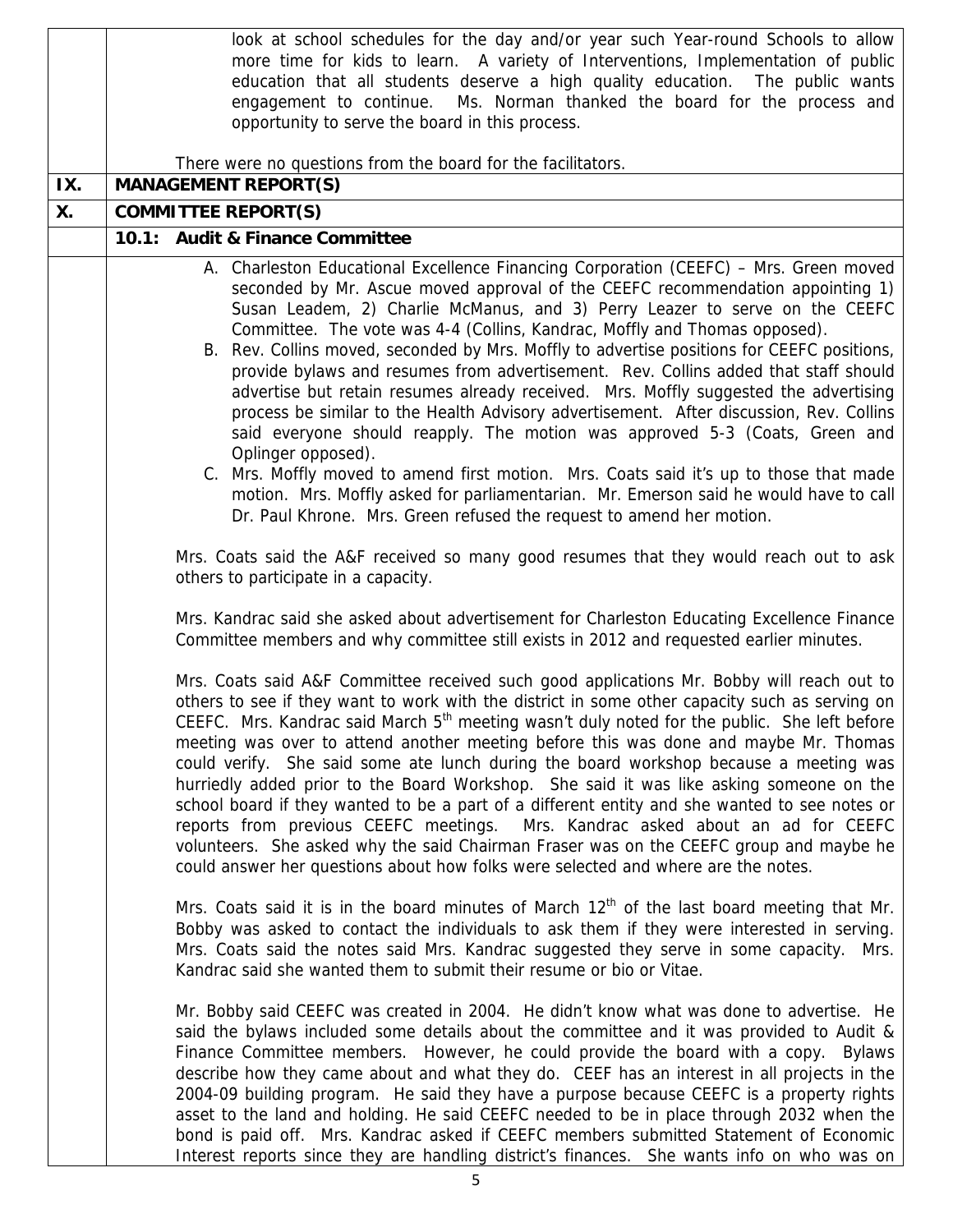|      |       | CEEFC on 2004 when Nancy Cook was the Board Chair. She requested the minutes and                                                                                                        |
|------|-------|-----------------------------------------------------------------------------------------------------------------------------------------------------------------------------------------|
|      |       | information on who attended the meetings. She said she didn't want to have to submit a<br>FOIA get it.                                                                                  |
|      |       |                                                                                                                                                                                         |
|      |       | Mrs. Moffly said she hasn't seen CEEFC's bylaws. She asked who three existing members are.                                                                                              |
|      |       | Mr. Bobby said Ms. Bonnie Lester, Mr. Alan Hopkins, and Mr. Bret Johnson. Mrs. Kandrac said<br>these are people that have been on A&F for years and now they are on the CEEFC meeting.  |
|      |       | Mr. Alan Hopkins hasn't been at a meeting since September or October 2011. Mr. Bret                                                                                                     |
|      |       | Johnson has missed a couple and so has Mrs. Bonnie Lester. She felt it was a conflict of                                                                                                |
|      |       | interest if CEEFC members did not filed Statement of Ethics reports yet.                                                                                                                |
|      |       | Rev. Collins asked about the advertisement and timeline. Mrs. Coats said all information is in                                                                                          |
|      |       | the May 12 <sup>th</sup> board packet. Mr. Ascue said the board asked those that applied for Oversight if                                                                               |
|      |       | they were interested in serving on CEEFC committee.                                                                                                                                     |
|      |       | Mrs. Moffly said it is important to have resumes for those responsible for CCSD property rights.                                                                                        |
|      |       | She asked about BAN payoffs. Mr. Bobby said it was provided several times earlier. He said                                                                                              |
|      |       | he is meeting with Mrs. Coats and Mr. Ascue at 11am on Friday. He invited Mrs. Moffly to join<br>them for the discussion.                                                               |
|      |       |                                                                                                                                                                                         |
|      | 10.2: | Mrs. Kandrac asked Mr. Bobby to not ever tell her that he provided something earlier.<br><b>Policy Committee</b>                                                                        |
| XI.  |       | POTENTIAL CONSENT AGENDA ITEMS                                                                                                                                                          |
|      | 11.1: | Home School Application - Mrs. Oplinger moved, seconded by Mrs. Green, approval of a                                                                                                    |
|      |       | Home School Application. The motion was approved 8-0.                                                                                                                                   |
|      |       | 11.2: Adoption of High School Math Textbooks - The Board received information on the                                                                                                    |
|      |       | Adoption of High School Math Textbooks.                                                                                                                                                 |
|      |       | Mrs. Coats said it's an information only item. Mrs. Moffly said the issue of Common Core                                                                                                |
|      |       | Standards is growing. Dr. Herring said regarding Common Core Standards and textbooks state                                                                                              |
|      |       | provided, there were no funds available at that time. Now state funding is available. She said<br>it is deemed appropriate for use in schools and state provide funds for these books.  |
|      |       |                                                                                                                                                                                         |
|      |       | Mrs. Moffly asked if the textbooks were too old to be used with the adoption of the common                                                                                              |
|      |       | core standards. Dr. Herring said textbooks are ten years old and time to replace them. Rev.<br>Collins asked what will be done with old books. Ms. Connie Dopierala said they go to the |
|      |       | warehouse and disposed according to district's policy. Normally they are available for                                                                                                  |
|      |       | community use for free or sold.                                                                                                                                                         |
|      |       |                                                                                                                                                                                         |
|      |       | Mrs. Kandrac asked school districts that are using I Pads and not textbook. Ms. Connie<br>Dopierala said district won't fund I Pad applications. However students and parents can       |
|      |       | purchase. Mrs. Kandrac asked publisher. Ms. Dopierala said Holt Publishers. Packets were                                                                                                |
|      |       | available online for review.                                                                                                                                                            |
|      | 11.3: | Policy for Student Transportation (Ascue, Coats, Fraser, and Thomas)<br>Mr. Ascue led the discussion noting to Mrs. Moffly that a parent wants the Policy Committee to                  |
|      |       | look at parents transporting students to after school events. Mrs. Moffly said they would add                                                                                           |
|      |       | it to agenda tomorrow for future meeting. Mrs. Moffly said Dr. Gepford wrote a thorough                                                                                                 |
|      |       |                                                                                                                                                                                         |
|      |       | regulation before he left the district. Mr. Emerson said it was reviewed last year and a lot of                                                                                         |
|      |       | components were adjusted. There is a working draft but it is not finalized. Mrs. Moffly spoke                                                                                           |
|      |       | about parents that transport students to school events and liability.<br>She said parents                                                                                               |
|      |       | transporting students should make sure they have insurance coverage necessary to transport<br>students.                                                                                 |
| XII. | 1.    | <b>NEW BUSINESS</b><br>Rev. Collins said he enjoyed presentation by Mr. Grimm and Dr. Winbush. He requested other                                                                       |